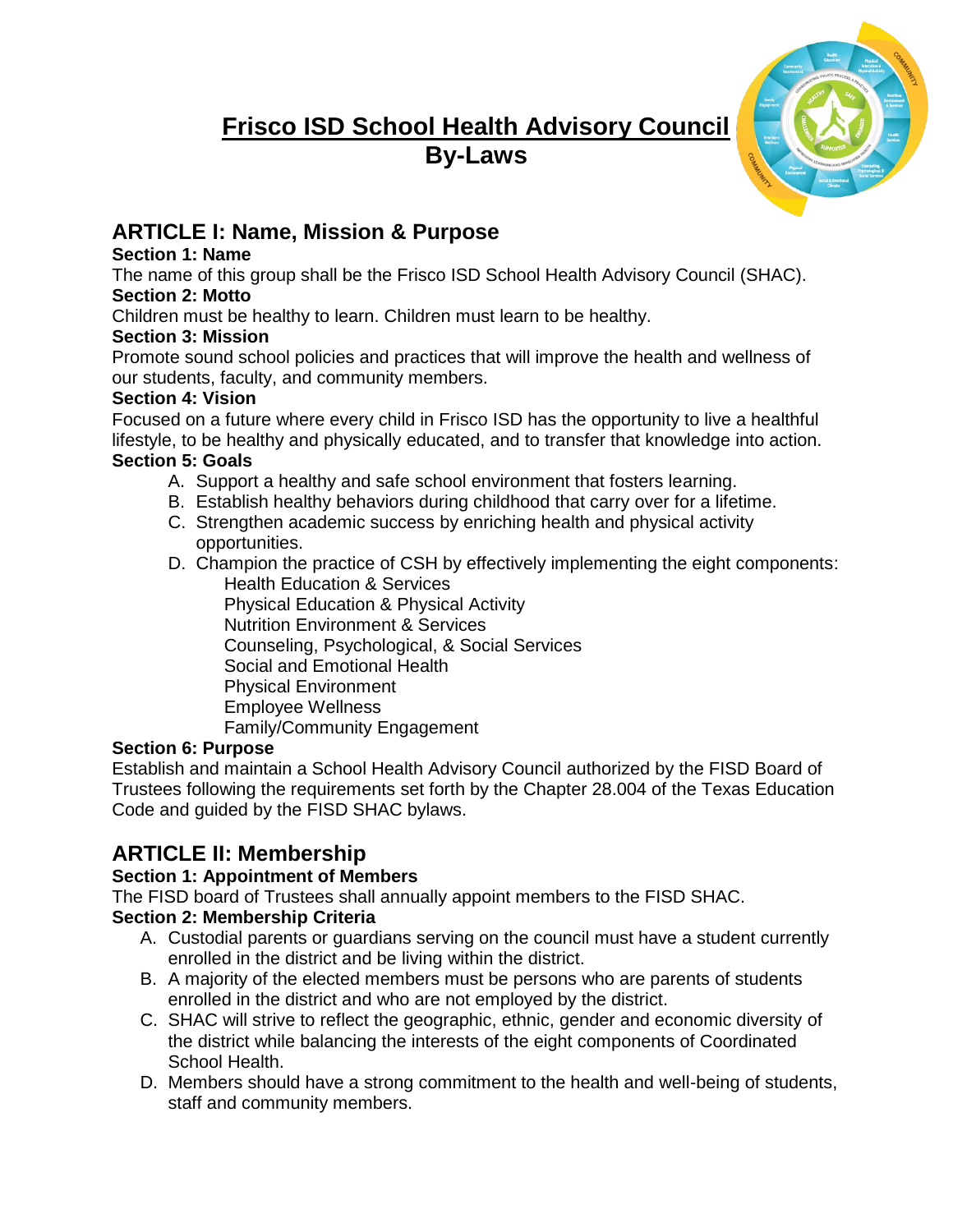- E. The Superintendent or a representative of the Board of Trustees may serve in an exofficio (non-voting) capacity.
- F. The Board of Trustees may also appoint one or more persons from each of the following groups: teachers, administrators, district students, health care professionals, business community, law enforcement, senior citizens, clergy, and nonprofit health organizations.
- G. The SHAC Officers may appoint substitutes for members who are unable to fulfill the membership obligations.

#### **Section 3: Terms of Service**

The term of service for an appointment shall be one year beginning with the first meeting of the school year. Members may serve multiple terms.

#### **Section 4: Conflict of Interest**

No individual shall be nominated for or hold a position on the SHAC if that individual has a direct pecuniary interest in the recommendations of that committee and decisions by the Board of Trustees. A lone agenda item shall not be cause for the elimination of an individual's membership; however, any such individual shall refrain from participation in decisions and voting as to that issue.

#### **Section 5: Council Size**

The SHAC will consist of no more than 50 members and no less than 12 members.

### **Article III: Officers and Committee Chairs**

#### **Section 1: The Chair**

- A. An employee of FISD
- B. Presides at all meetings of SHAC unless absent
- C. Appoints committees as necessary
- D. Serves as ex officio member of all committees without voting except on the Nominating Committee
- E. Works directly with the Executive Committee and the Co-Chair to compile agendas, discussion items and action items for all SHAC meetings
- F. Performs other responsibilities as may be prescribed by the SHAC, which are in accordance with SHAC's authorizing statute, district policy and direction of the Board of Trustees.

#### **Section 2: The Co-Chair**

- A. Meets the requirement of Article III, Section 2A and B
- B. Presides at SHAC meetings in the absence of the Chair
- C. Serves as ex officio member of all committees without vote except the Nominating committee
- D. Performs other responsibilities as may be prescribed by the SHAC, which are in accordance with SHAC authorizing statute, district policy and direction of the board.

#### **Section 3: Secretary**

- A. Presides at meetings when both the Chair and Co-Chair are absent
- B. Prepares meeting notices, minutes, and communications to be sent to the SHAC members.
- C. Ensure that adequate facilities arrangements are secured for all meetings.
- D. Serve as custodian of all SHAC records.
- E. Provide staff support in the development and submission of SHAC's annual report.
- F. Performs other responsibilities as may be prescribed by the SHAC, which are in accordance with SHAC authorizing statute, district policy and direction of the board.

#### **Section 4: Executive Committee**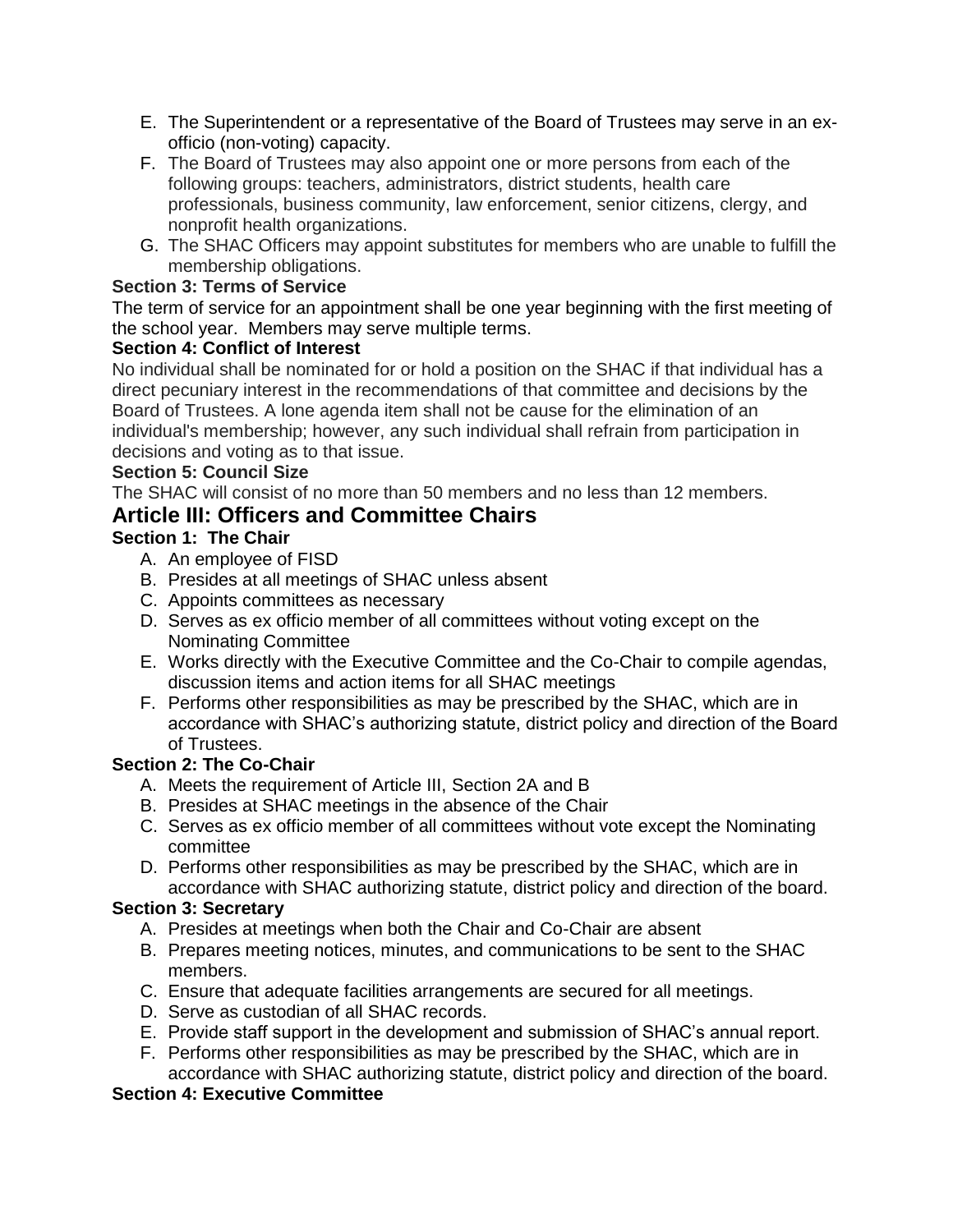The Executive Committee shall consist of the committee chairs of all substantive standing committees.

#### **Section 5: Nominating Committee**

The Nominating Committee members shall be appointed by the Chair and consisting of four members of the SHAC. They shall be responsible for reviewing and selecting applicants to be approved by to the Board of Trustees to serve on the SHAC as well as apportioning the members to a standing committee.

#### **Section 6: Substantive Standing Committee**

A standing committee for each of the following substantive areas is recommended: Family and Community Involvement, Health Services, Health Education, Nutrition Environment and Services, Physical Education & Physical Activity, Counseling Psychological and Social Services, Healthy School Environment, Policies Social and Emotional Climate, and Employee Wellness.

- A. A Committee Chair shall be appointed by the SHAC Chair with the advice of the Co-Chair to serve on the Executive Committee as well as preside over and be a part of the Standing Committee.
- B. Standing Committees serve the SHAC's decision-making process. They are the focal point for SHAC activity. Broad community participation is sought for committees. They gather information, analyze available data, make recommendations to the SHAC, and report to the SHAC. The SHAC may develop these information items into action items for a SHAC vote.
- C. Committees should strive for representation reflecting the diversity of the community served by FISD.
- D. A Standing Committee should be comprised of at least 3 members.

#### **Section 7: Ad Hoc Committees**

The Chair may establish and appoint Ad Hoc Committees as deemed necessary and appropriate in consultation with the executive committee.

# **Article IV: Meetings**

#### **Section 1: Regular Meetings**

The SHAC shall conduct a minimum of four regular meetings per year. These meeting dates will be posted on the FISD website. The meetings will be held at the FISD Administration building at 5:00pm at 5515 Ohio Dr., Frisco TX 75035 unless accommodations need to be made for space availability.

#### **Section 2: Public Questions and Comments**

Meetings are closed to the public. Public questions and comments are permitted following the meeting and speaking time is limited to 4 minutes. Speakers must email a request to speak one week before a set meeting date to the SHAC Chair. A limit of 5 speakers is allowed per meeting.

#### **Section 3: Quorum**

A quorum will be the SHAC members present at the meeting with a minimum of 8 members. Meetings may be held without a quorum for the purpose of presentations, research or discussion. No voting may take place without a quorum.

#### **Section 4: Voting**

A simple majority of the members present at the regular SHAC meeting is needed to approve and carry a motion.

#### **Section 5: Agendas**